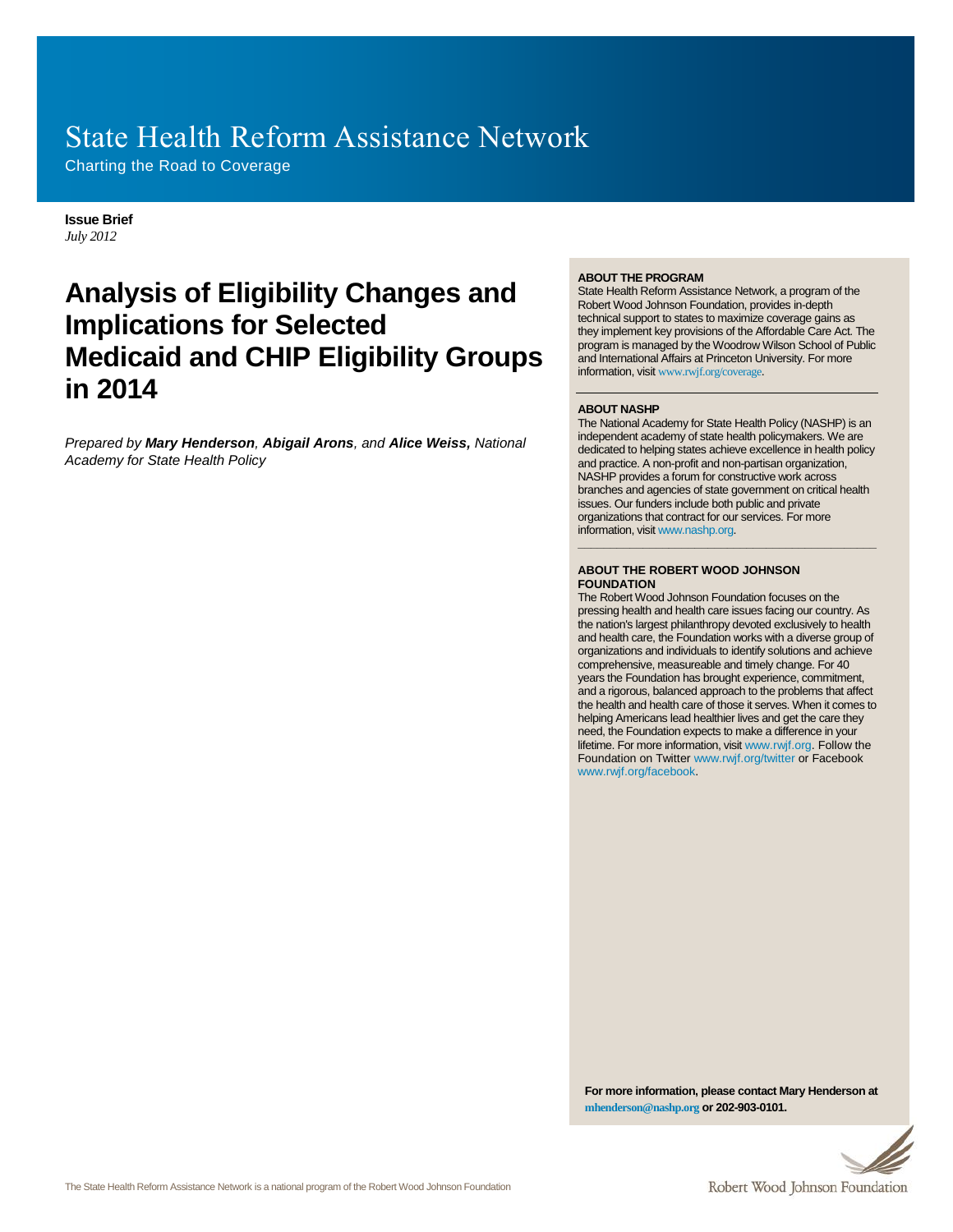# **TABLE OF CONTENTS**

| Determine coverage options for parents and caretaker relatives above 133% FPL11 |  |
|---------------------------------------------------------------------------------|--|
|                                                                                 |  |
|                                                                                 |  |
|                                                                                 |  |
|                                                                                 |  |
|                                                                                 |  |
|                                                                                 |  |
|                                                                                 |  |
|                                                                                 |  |
|                                                                                 |  |
|                                                                                 |  |
|                                                                                 |  |
|                                                                                 |  |
|                                                                                 |  |
|                                                                                 |  |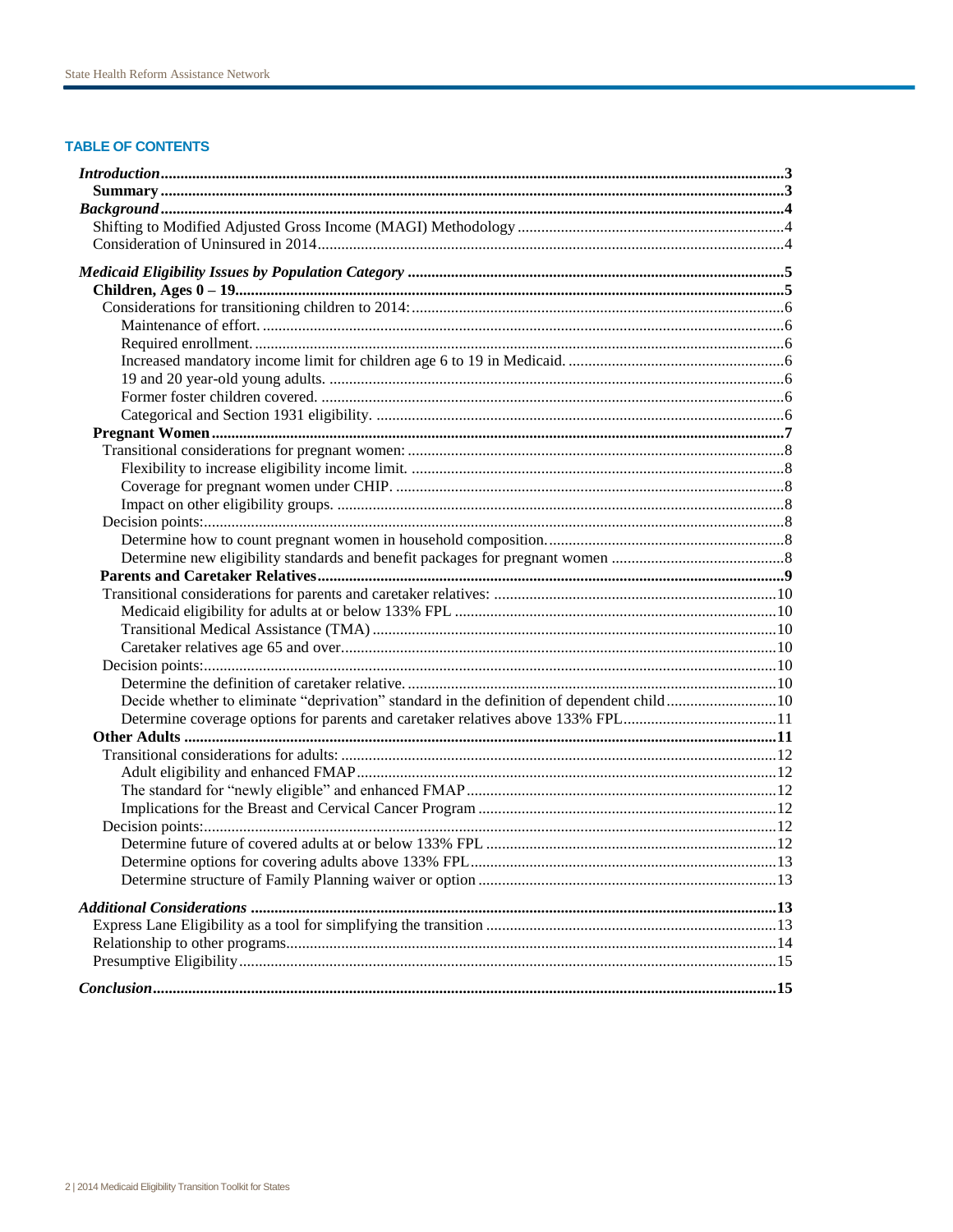# **INTRODUCTION**

The Patient Protection and Affordable Care Act (ACA) has prompted the Centers for Medicare and Medicaid Services (CMS) to promulgate Medicaid and CHIP eligibility rules designed to simplify and collapse Medicaid eligibility categories in preparation for the changes in Medicaid that will become effective under the ACA in 2014.<sup>1</sup> The Medicaid eligibility final rule coordinates closely with two other rulemakings on the operation of health insurance exchanges and eligibility for the Advanced Premium Tax Credit and Cost-Sharing Reductions (APTC/CSR) that will be available to subsidize private insurance through the exchanges.<sup>2</sup> The Medicaid eligibility rule requires states to reorganize their existing eligibility structures in light of the new federal structure. The changes in eligibility categories apply primarily to low-income children and adults whose eligibility is not tied to being elderly, disabled, or needing long term services and supports.

In addition to implementing changes in Medicaid categories, states will use a new income methodology, the Modified Adjusted Gross Income (MAGI) methodology, to determine Medicaid and CHIP eligibility for most low-income children and adults beginning in 2014. The MAGI methodology also applies primarily to groups whose eligibility is not tied to being elderly, disabled, or needing long term services and supports.

In the Medicaid eligibility rule, CMS consolidated most existing eligibility categories that will be affected by the shift to MAGI into four groups:

- 1. Children Under Age 19
- 2. Pregnant Women
- 3. Parents and Caretaker Relatives
- 4. Adults

To assist state agencies as they plan the transition from their current Medicaid categories to these MAGI-related categories, the National Academy for State Health Policy (NASHP) has prepared the "2014 Eligibility Transition Toolkit for States," comprised of two matrices and this issue brief. One matrix is a blank document that administrators can fill in like a worksheet, and the other is an example of a completed matrix for a sample hypothetical state. Organized by the four new consolidated categories, the matrices compare the eligibility groups of today to their required or optional health coverage landings in 2014 in terms of income eligibility, federal financial participation, and benefits. Also organized by eligibility group, this issue brief is intended as a deeper analysis to help states think through the issues and decisions points they identify using the matrices.

The bulk of the analysis and writing for this brief and toolkit were written before the recent Supreme Court decision in *National Federation of Independent Businesses, et al. v. Sebelius*, No. 11-393 (June 28, 2012), which upheld the ACA, but also held that states that do not expand Medicaid coverage with their enhanced matching funds to 133 percent of the federal poverty level may not be subject to the withholding of all their federal Medicaid funds, but rather only the funds related to the expansion. We have reviewed the content and adapted where needed to take the decision into account. At the time of this writing the brief does not benefit from CMS guidance related to the decision. For the purpose of this material, we interpret the decision as applying only to adults who would be newly eligible adults covered with 100 percent federal Medicaid funds in 2014 in the new adult group. In addition, because the Court's decision addressed only the consequences for failing to comply with the expansion, and because the statute and regulations establish the group as a mandatory Medicaid category, this toolkit and brief treats them as a mandatory category as well.

NASHP prepared this issue brief and related toolkit as part of the State Health Reform Assistance Network (State Network), funded by the Robert Wood Johnson Foundation. NASHP initially undertook similar analyses for two individual states to assist them in systematically identifying issues and decision points they must address as they prepare for the transition to 2014. NASHP built off these state-specific products to develop a more general product that all states would find useful. The work was further informed by the recent promulgation of the final Medicaid eligibility rule.

## **SUMMARY**

This issue brief analyzes key considerations for states as they transition their current Medicaid and CHIP eligibility structure to a new structure for 2014. The background section sets the context for the transition for states. The next section provides a

<sup>&</sup>lt;sup>1</sup> Patient Protection and Affordable Care Act, P.L. 111-148, as amended by the Health Care and Education Reconciliation Act, P.L. 111-152; Center for Medicare & Medicaid Services (CMS), HHS, Final rule; Interim Final Rule, Medicaid Program; Eligibility Changes under the Affordable Care Act, 77 F.R. 17144 (March 23, 2012). [Hereinafter the "Medicaid eligibility rule"].

<sup>&</sup>lt;sup>2</sup> Internal Revenue Service, Health Insurance Premium Tax Credit, Notice of Proposed Rulemaking, § 1.36B-2(c), 76 F.R. 50931 (August 17, 2011) [Hereinafter, "IRS NPRM"]; Department of Health and Human Services, Patient Protection and Affordable Care Act; Establishment of Exchanges and Qualified Health Plans; Exchange Standards for Employers, Final Rule, Interim Final Rule 77 F.R. 18310 (March 27, 2012) [Hereinafter, "Exchange final rule"].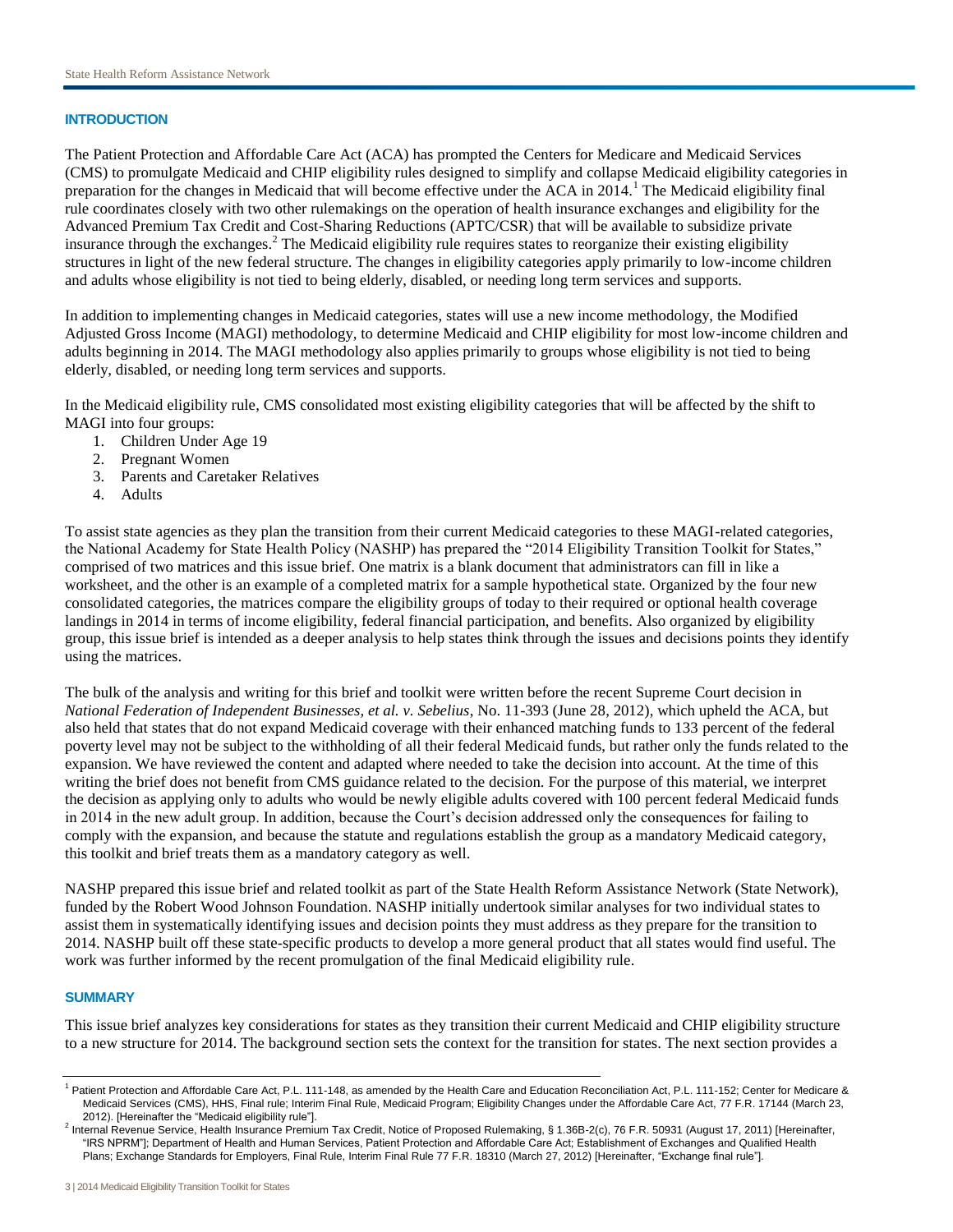synthesis of the minimum and maximum eligibility levels for the four major eligibility groups and highlights many of the decision points that arise for states in the transition process. The following section highlights a few important tools states could use to simplify the transition and assist with enrollment in 2014. The brief concludes with an enumeration of several issues not covered that states will need to consider, and recommendations on how states can use this toolkit as a framework for analysis to apply to additional issues as they arise.

### **BACKGROUND**

# **Shifting To Modified Adjusted Gross Income (MAGI) Methodology**

In 2014, states will use the MAGI methodology for calculating eligibility for Medicaid and CHIP for most people under 65. The Medicaid categories exempt from the MAGI methodology are those categories covering individuals who are categorically eligible (without need for an income determination); blind; disabled; age 65 or over where age is a condition of eligibility; or seeking coverage based on the need for long term services and supports, Medicare cost-sharing assistance, or medically-needy coverage.

The MAGI methodology differs in several ways from the methodology related to the Aid to Families with Dependent Children (AFDC) program that states use today to determine Medicaid and CHIP eligibility for most children and adults under 65. The AFDC-related methodology includes significant disregards of income, whereas MAGI uses an income calculation based on modified adjusted gross income as defined in tax regulations and a flat disregard of an amount equivalent to a 5 percentage point increase of the applicable income limit expressed as a percentage of the Federal Poverty Level (FPL). MAGI also uses (with some important exceptions) a household composition definition based upon the taxpayer and his or her dependents. Forthcoming guidance from CMS and researchers will assist states with developing a method for converting current income eligibility limits to MAGI-equivalents.<sup>3</sup>

The change in the definition of household composition and the task of converting the maximum eligibility levels for various groups to their MAGI equivalents are both important topics for states that are beyond the scope of this brief. The focus here is instead on the transition issues and decision points with respect to establishing eligibility and benefits in light of federal matching dollars that states will need to consider as they envision how the people in various adult and child categories of today will be served in the new consolidated MAGI-related categories of children, pregnant women, parents and caretaker relatives, and adults of 2014.

#### **Consideration of Uninsured in 2014**

Even as the ACA provides for expanded Medicaid eligibility levels and the new APTC/CSR to make private insurance more affordable through the exchange, many households will remain uninsured after 2014. Although the ACA is projected to reduce the number of uninsured by assisting over 30 million people, an estimated 26 million people will still be uninsured because they will remain unable to afford coverage or access the assistance of the ACA.<sup>4</sup>

Many of the uninsured will be exempt from the requirement to purchase coverage. Individuals will be exempt if:

- The cost exceeds 8 percent of their income;
- They are exempt from filing taxes due to low income;
- They are Native Americans;
- They are incarcerated individuals; or
- $\blacksquare$  They are undocumented immigrants. $\delta$

In addition, an individual who qualifies for "minimum essential coverage" without help from the APTC/CSR is disqualified from receiving the APTC/CSR through the exchange. Minimum essential coverage includes many public sources of coverage, and also employer-sponsored insurance (ESI) that provides a certain minimum value and is "affordable."<sup>6</sup> The IRS's proposed interpretation of affordability could cause more people to be excluded from the APTC/CSR than first expected. The IRS had proposed that ESI be considered affordable if the contribution for the taxpayer's *self-only* coverage is less than 9.5 percent of household income.<sup>7</sup> If finally adopted, this would have effectively excluded family members from the APTC/CSR even when the taxpayer's contribution toward ESI for *family* (e.g., self and spouse, self and child(ren), or self,

<sup>3</sup> *See,* Center for Medicare and Medicaid Services, *Conversion of Net Income Standards to Equivalent Modified Adjusted Gross Income Standards and Solicitation of Public Input.* Retrieved June 29, 2012, http://www.medicaid.gov/State-Resource-Center/Events-and-Announcements/Downloads/MAGI-incomeconversion.pdf.

<sup>4</sup> Congressional Budget Office, Updated Estimates for Insurance Coverage Provisions of the Affordable Care Act, 3 (March 2012). Retrieved March 23, 2012 from <http://www.cbo.gov/sites/default/files/cbofiles/attachments/03-13-Coverage%20Estimates.pdf>.

<sup>5</sup> ACA § 1501.

 $6$  IRS NPRM § 1.36B-2(c), 76 F.R. 50940 - 50941.  $<sup>7</sup>$  IRS NPRM, 76 F.R. at 50935.</sup>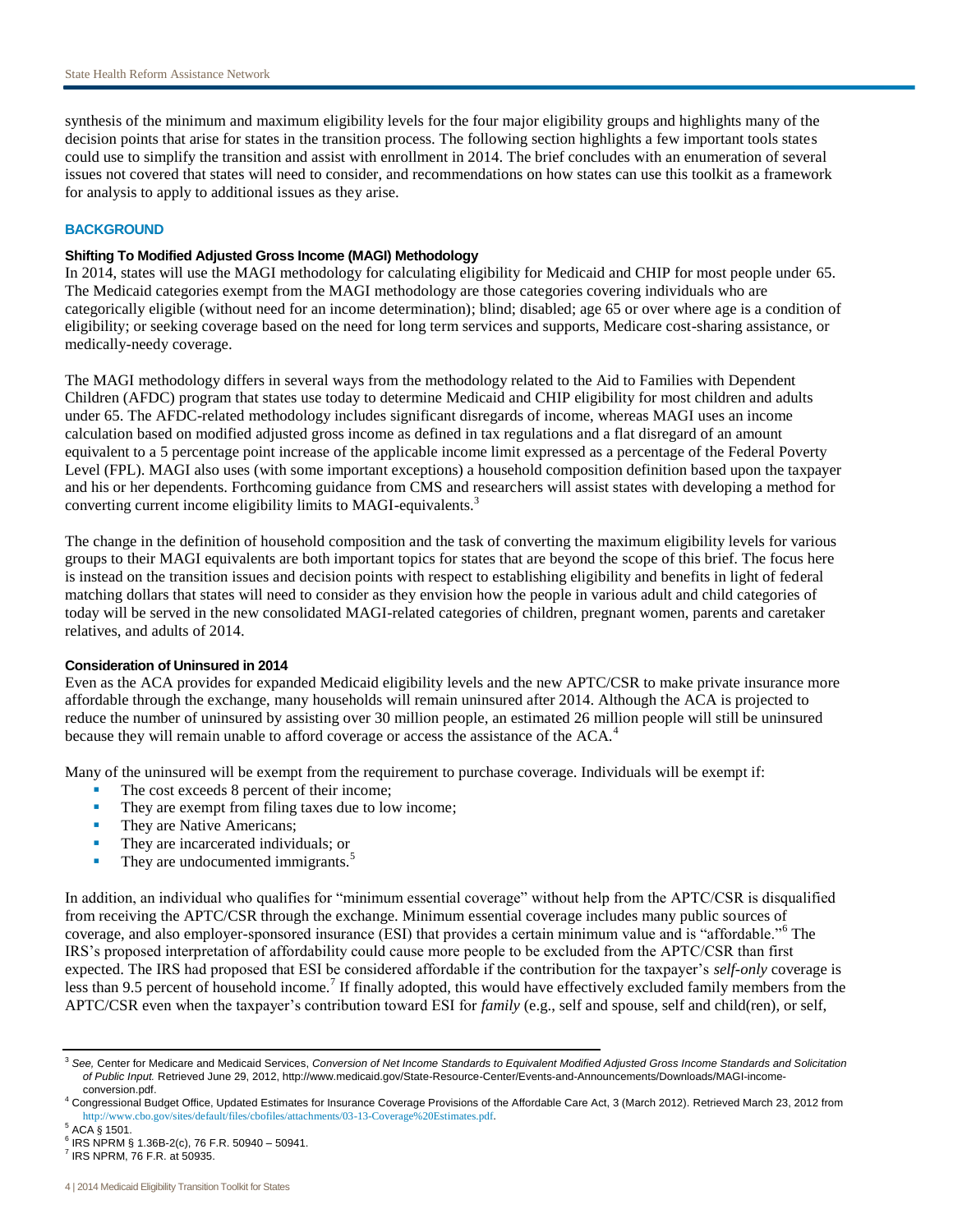spouse and child(ren)) coverage is, in reality, unaffordable. In the final rule, the IRS left the issue open, indicating it would determine the definition of "affordability" for family members at a later time.<sup>8</sup>

Both lawfully residing and undocumented immigrants are groups that will remain largely uninsured. Undocumented immigrants, in addition to being ineligible for CHIP and Medicaid (except for emergency Medicaid), will not be eligible for the APTC/CSR. Undocumented immigrants will also not be able to purchase coverage at full price through the exchange. Lawfully residing immigrants will continue to be ineligible for Medicaid in situations where their citizen counterparts are not. Lawfully residing immigrants are eligible to purchase coverage through the exchange and benefit from the APTC/CSR. However, the ACA did not change the requirements in Medicaid or CHIP with respect to legal immigrants. Most lawfully residing low-income immigrant adults will remain subject to a 5-year waiting period for Medicaid. States will continue to have the option to provide coverage to lawfully-residing pregnant women and children regardless of their date of entry into the United States. States may also use CHIP funding to provide prenatal care to pregnant women, regardless of their immigration status. Because of the denial of federally-funded Medicaid for most lawful immigrants, many states provide state-funded health coverage assistance to specified immigrant populations. At least 16 states provide some form of completely state-funded health care to immigrants who are unable to access Medicaid, with both the population covered and the benefits provided being broad or quite narrow, depending on the state.<sup>9</sup>

In short, whether citizen or immigrant, not everyone will have access to affordable coverage through the ACA. This reality will influence state decisions on whether to retain or add optional non-MAGI Medicaid or state-funded programs that might continue to be a critical safety net for needy individuals still unable to afford coverage in 2014.

### **MEDICAID ELIGIBILITY ISSUES BY POPULATION CATEGORY**

### **CHILDREN, AGES 0 – 19**

Under current law, states are required to provide Medicaid coverage to children ages 0 through 5 with family income at or below 133 percent FPL, and to children ages 6 through 18 with family income no greater than 100 percent FPL. At their option, 28 states provide Medicaid to infants ages 0 to 1 at income levels of 185 percent FPL or higher.<sup>10</sup> In addition, the option under section  $1902(r)(2)$  of Title XIX of the Social Security Act (SSA) to disregard blocks of income has effectively allowed states to increase Medicaid eligibility limits for children (as well as adults) of any age up to any state-defined limit. This option will no longer be available after December 31, 2013. All states provide coverage for children above the Medicaid eligibility limits using CHIP, with its enhanced federal matching dollars. CHIP is available to children under 19 in households with incomes up to a maximum standard of 200 percent FPL or 50 percentage points above the Medicaid limit, whichever is higher.

Under the ACA's maintenance of effort provision, states are not permitted to use standards, procedures, or methodologies that reduce eligibility for children in either CHIP or Medicaid until after September 30, 2019. <sup>11</sup> Thereafter, children must be covered if their household income is at or below at least the minimum eligibility level described in the box below. When states shift to the MAGI methodology, children eligible for Medicaid or CHIP must retain eligibility, and states must take into account existing disregards when converting current income eligibility levels into a MAGI-equivalent income standard. The minimum and maximum income standards set out below reflect the new final Medicaid and CHIP eligibility rules. The standards maintain current federal minimum eligibility standards, while also maintaining until December 31, 2013 the flexibility under current authority for states to increase eligibility by disregarding income or resources. States are expected to convert the maximum eligibility levels to a MAGI-equivalent eligibility limit.

<sup>8</sup> 77 F.R. 30377, 30380 (May 23, 2012).

<sup>9</sup> National Immigration Law Center, Table: Medical Assistance Programs for Immigrants in Various States (Update to Guide to Immigrant Eligibility for Federal Programs, July 2011. Retrieved April 20, 2012, <http://www.nilc.org/guideupdate.html>. See *also* National Immigration Law Center, How are Immigrants Included in Health Care Reform? (April 2010). Retrieved April 20, 2012, <http://www.nilc.org/immigrantshcr.html>.

<sup>&</sup>lt;sup>10</sup> Statehealthfacts.org, Income Eligibility Limits for Children's Regular Medicaid and Children's CHIP-funded Medicaid Expansions as a Percent of Federal Poverty Level (FPL), January 2012 (Kaiser Family Foundation). Retrieved April 14, 2012, <http://www.statehealthfacts.org/comparereport.jsp?rep=76&cat=4>. [Hereinafter, State Health Facts, Children's Medicaid and CHIP Income Limits]

<sup>&</sup>lt;sup>11</sup> The maintenance of effort provisions from the ACA are found in the SSA §§ 1902(gg) and 2105(d). The Supreme Court did not discuss maintenance of effort in *National Federation of Independent Businesses v. Sebelius*. The Court expressly limited the holding to noncompliance with the Medicaid expansion and stated, "Today's holding does not affect the continued application of §1396c [of Title 42 of the U.S. Code, authorizing the Secretary to withhold funding for noncompliance with Medicaid law] to the existing Medicaid program." (slip opinion, at 56).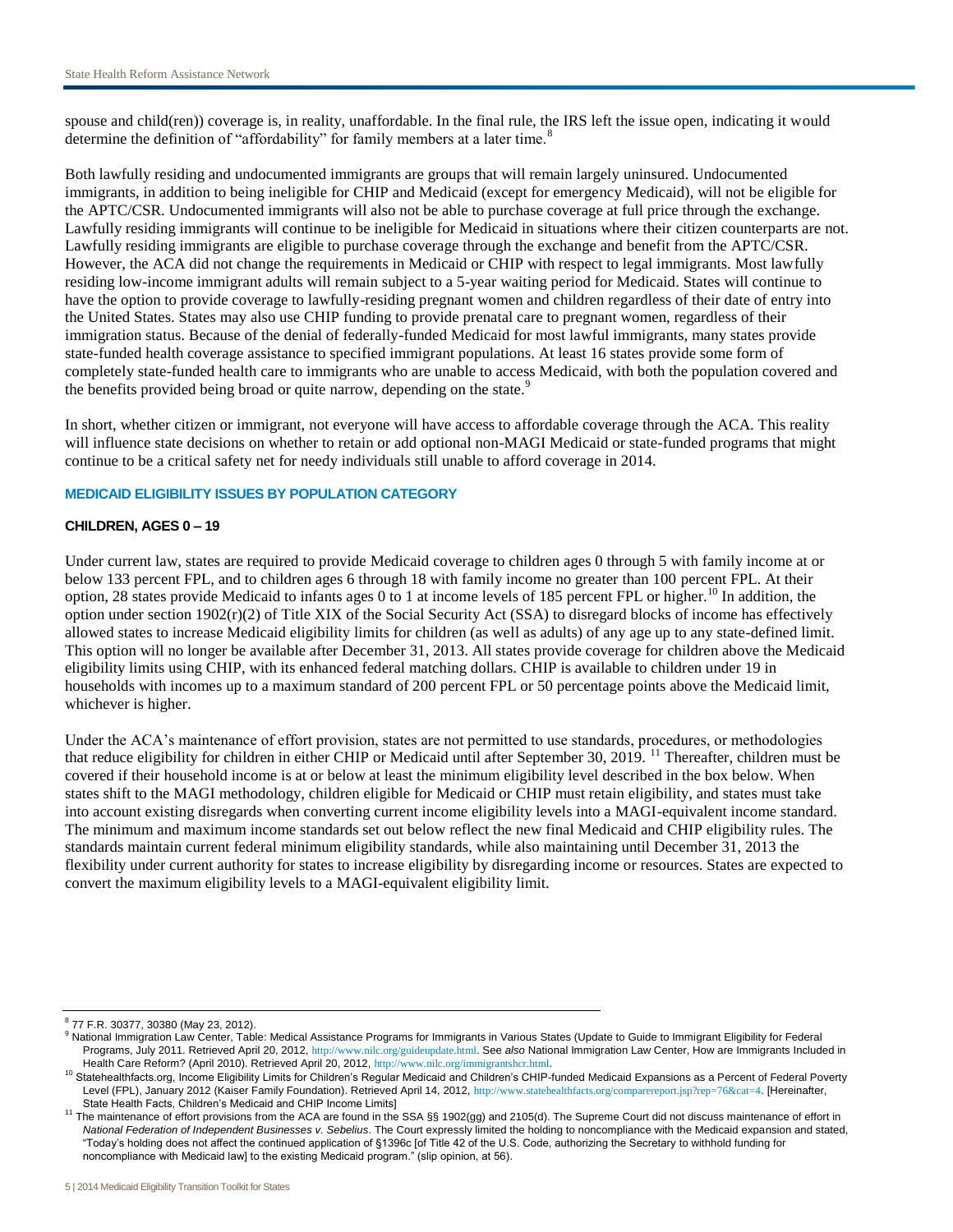# **ELIGIBILITY FOR MEDICAID AND CHIP CHILDREN GROUP IN 2014**

**Medicaid** (Final Medicaid eligibility rule, § 435.118)

- *Minimum income level:* 133% FPL *or, for children 0 – 1,* a higher amount that was less than 185% FPL and effective on December 19, 1989, or had authorizing legislation as of July 1, 1989.
- *Maximum income level:* The highest income level that was in effect on March 23, 2010 or December 31, 2013, *or, for children*  $0 - 1$ *,* 185% FPL, if higher (converted to MAGI equivalent).

**CHIP** (Final Medicaid eligibility rule, § 457.310)

- *Minimum income level:* Above Medicaid.
- *Maximum income level:* The higher of: (1) 200% FPL, (2) 50 percentage points above the Medicaid applicable income level (converted to MAGI equivalent) as of March 31, 1997, **or** (3) the effective income standard (converted to MAGI equivalent) in effect as of December 31, 2013.

## **Notes**

- Maintenance of effort applies to this group through September 30, 2019.
- Medicaid for individuals at higher income levels (including children) may also be provided in 2014 through the new optional Medicaid group described in § 435.218 of the regulations.
- No asset or resource test applies in 2014.

# **Considerations for Transitioning Children to 2014:**

## *Maintenance of effort*

Under the ACA's maintenance of effort provision, states must maintain eligibility standards for children under Medicaid and CHIP until September 30, 2019. Any child who loses Medicaid eligibility due to the loss of income disregards in the shift to a MAGI-equivalent income standard must be eligible in a separate CHIP plan at least through the date of the child's next renewal.<sup>12</sup> CMS considers premiums to be a condition of eligibility and therefore the state may not raise premiums beyond an inflation-adjustment unless it had been specifically authorized to do so under its state plan.<sup>13</sup>

## *Required enrollment*

Under the ACA, states may not enroll parents and caretaker relatives in Medicaid unless the children under 19 (or, at state option taken as of March 23, 2010, under 20 or 21) that live with them are enrolled in Medicaid, CHIP or other minimum essential coverage.<sup>14</sup>

## *Increased mandatory income limit for children age 6 to 19 in Medicaid*

The Medicaid rule increases the mandatory eligibility limit for children ages 6 to 19 to 133 percent FPL. Currently, 42 states cover children ages 6 to 19 with incomes above 100 percent FPL with enhanced CHIP matching dollars, either through CHIP-financed expanded Medicaid programs, separate CHIP programs, or a combination of the two.<sup>15</sup> Under the final rule, children with incomes between 100 percent and 133 percent FPL in separate CHIP programs must be shifted to the Medicaid program. The enhanced CHIP match will remain available for these children.

## *19 and 20 year-old young adults*

Under current law states must provide Medicaid coverage to children until they turn 19, but have the option to provide coverage to young adults up to ages 20 or 21. This existing option does not change in 2014. However, under the maintenance of effort provisions discussed above, states that elected to cover 19 and 20 year-old young adults will be required to continue to cover them in the children's category until September 30, 2019.<sup>16</sup> In states that did not elect to cover 19 and 20 year-olds, these young people would be covered as part of the new adult group and be counted toward the enhanced Federal Medical Assistance Percentage (FMAP) for the newly eligible.

## *Former foster children covered*

States are currently required to provide Medicaid to children in foster care or to those receiving adoption assistance under Title IV-E of the SSA until they turn age 18. At least 18 states have opted for a Foster Care Transition Medicaid Program to

 $12$  Final Medicaid eligibility rule, § 457.310(d).

<sup>&</sup>lt;sup>13</sup> Details on the restriction on premium increases because of maintenance of effort are set out in CMS's State Medicaid Director Letter, SMDL # 11-001, Questions 13 – 14 (February 25, 2011). Retrieved April 12, 2012, <http://www.cms.gov/smdl/downloads/SMD11001.pdf>.

<sup>14</sup> 42 CFR § 435.119(c); SSA, § 1902(k)(3)).

<sup>15</sup> State Health Facts, Children's Medicaid and CHIP Income Limits.

<sup>16</sup> SSA § 1902(gg)(2).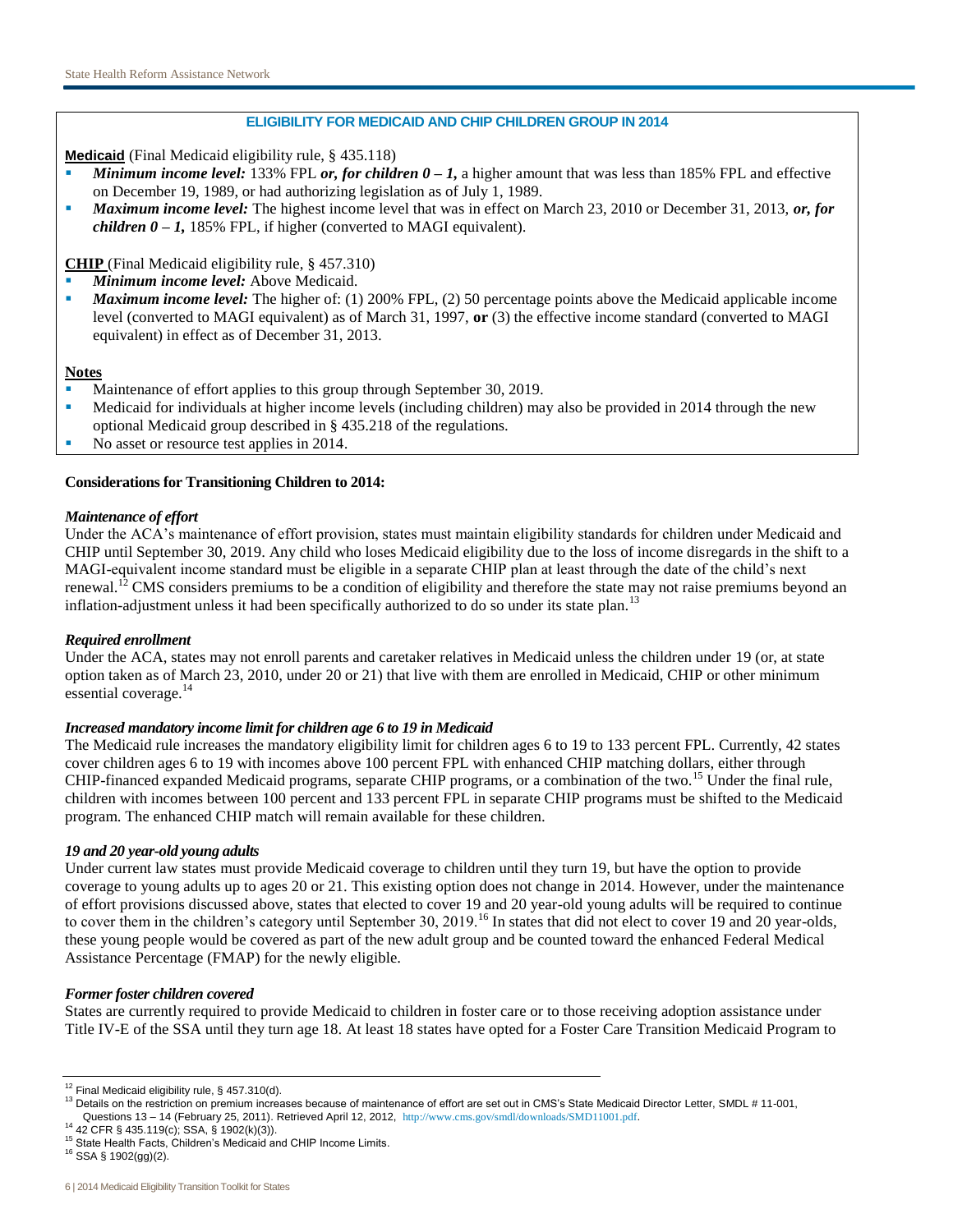continue eligibility for children who have aged out of foster care until they turn 19, 20 or  $21$ .<sup>17</sup> Under the ACA, after 2014 states will be required to provide full Medicaid, including Early Periodic Screening, Diagnosis and Treatment (EPSDT) to former foster children who were receiving Medicaid at the time they aged out of foster care, until they are 26 years old.<sup>18</sup> They will be treated as non-MAGI because they will not need an income determination.

## *Categorical and Section 1931 eligibility*

Children who are categorically eligible for Medicaid and not subject to a financial eligibility determination, for example because they receive Supplemental Security Income (SSI), are in foster care, or receive adoption assistance, will not shift to a MAGI determination. They will continue to be categorically eligible and not be subject to a separate income determination.

Children eligible under § 1931 of Title XIX (children in families who would have met the state's July 1996 AFDC-related eligibility criteria) and their parents will shift to a MAGI determination.

### **PREGNANT WOMEN**

Under current law, states are required to provide Medicaid benefits to pregnant women (including 60 days postpartum) with family incomes at or below 133 percent FPL. However, 36 states provide, at their option, Medicaid to pregnant women with incomes up to 185 percent FPL or higher.<sup>19</sup> Currently, states are required to provide full Medicaid benefits only to those women with family incomes up to historic AFDC eligibility levels. For women with incomes between that level and 133 percent FPL or the optional higher income standard the state adopts, states are only required to cover pregnancy-related services. Further, pregnant women are excluded from the new adult group under the ACA and therefore unable to access those benchmark benefits. As a result, there is concern that Medicaid-eligible pregnant women could be left with less generous benefits than those in the new adult group. In the preamble to the final rule, CMS responded to this concern by clarifying that pregnancy-related services as defined in §  $440.210(a)(2)$  must include services for conditions that might complicate a pregnancy. The ACA statute preserves states' flexibility to provide either full Medicaid or pregnancy-related services under 42 CFR §§ 440.210(a)(2) and 440.250(p).<sup>20</sup> However, if a state chooses to deny coverage for a service to pregnant women that the state covers for other adults, CMS will require an explanation of the basis of that decision when reviewing a state plan amendment submitted for the Secretary's approval.<sup>21</sup>

# **ELIGIBILITY FOR MEDICAID PREGNANT WOMEN GROUP IN 2014**

**For Full Medicaid** (Final Medicaid eligibility rule, § 435.116(d)(4))

- *Minimum income level:* The AFDC income standard in effect as of May 1, 1988.
- *Maximum income level:* The highest income level that was in effect for pregnant women on March 23, 2010 or
- December 31, 2013, if higher, converted to MAGI-equivalent.

**For Pregnancy-Related Services** (Final Medicaid eligibility rule, § 435.116(c))

- *Minimum income level:* 133% FPL or "such higher income standard up to 185 percent FPL, if any, as the State had established as of December 19, 1989 . . . or, as of July 1, 1989, had authorizing legislation to do so."  $\S$  435.116(c)(1)
- **Maximum income level:** The higher of: 185% FPL or the highest income level that was in effect for pregnant women on March 23, 2010 or December 31, 2013, if higher, converted to MAGI-equivalent.

#### **Notes**

- Pregnancy-related services include those services and services for other conditions that might complicate the pregnancy, 42 CFR § 440.210(2). In the preamble to the final rule, CMS stated that given how intertwined the health of the mother is with her expected child, "[i]f a State proposes not to cover certain services or items for pregnant women that it covers for other adults, the State must describe in a State plan amendment...its basis for determining that such services are not pregnancy-related." (77 F.R. at 17149)
- Maintenance of effort applies to pregnant women through December 31, 2013. However, in the case of pregnant women covered by CHIP through eligibility for their unborn child, it is likely that the maintenance of effort provision for children would apply through September 30, 2019.

<sup>&</sup>lt;sup>17</sup> Sonya Schwartz and Melanie Glascock, *Improving Access to Health Coverage for Transitional Youth* (Portland, ME: National Academy for State Healthy Policy, 2008), 9. Retrieved April 12, 2012, [http://www.nashp.org/sites/default/files/transitional\\_youth.pdf](http://www.nashp.org/sites/default/files/transitional_youth.pdf).

<sup>18</sup> SSA § 1902(a)(10)(A)(i)(IX).

<sup>19</sup> Statehealthfacts.org, *Income Eligibility Limits for Pregnant Women as Percent of Federal Poverty Level (FPL)*, January 2012, (Kaiser Family Foundation). Retrieved April 13, 2012, <http://www.statehealthfacts.org/comparereport.jsp?rep=77&cat=4>.

 $^{20}$  42 CFR § 440.250(p) permits states to provide services for pregnant women that are greater in amount, duration or scope than for the rest of those on Medicaid population.

<sup>21</sup> 77 F.R. at 17148-49.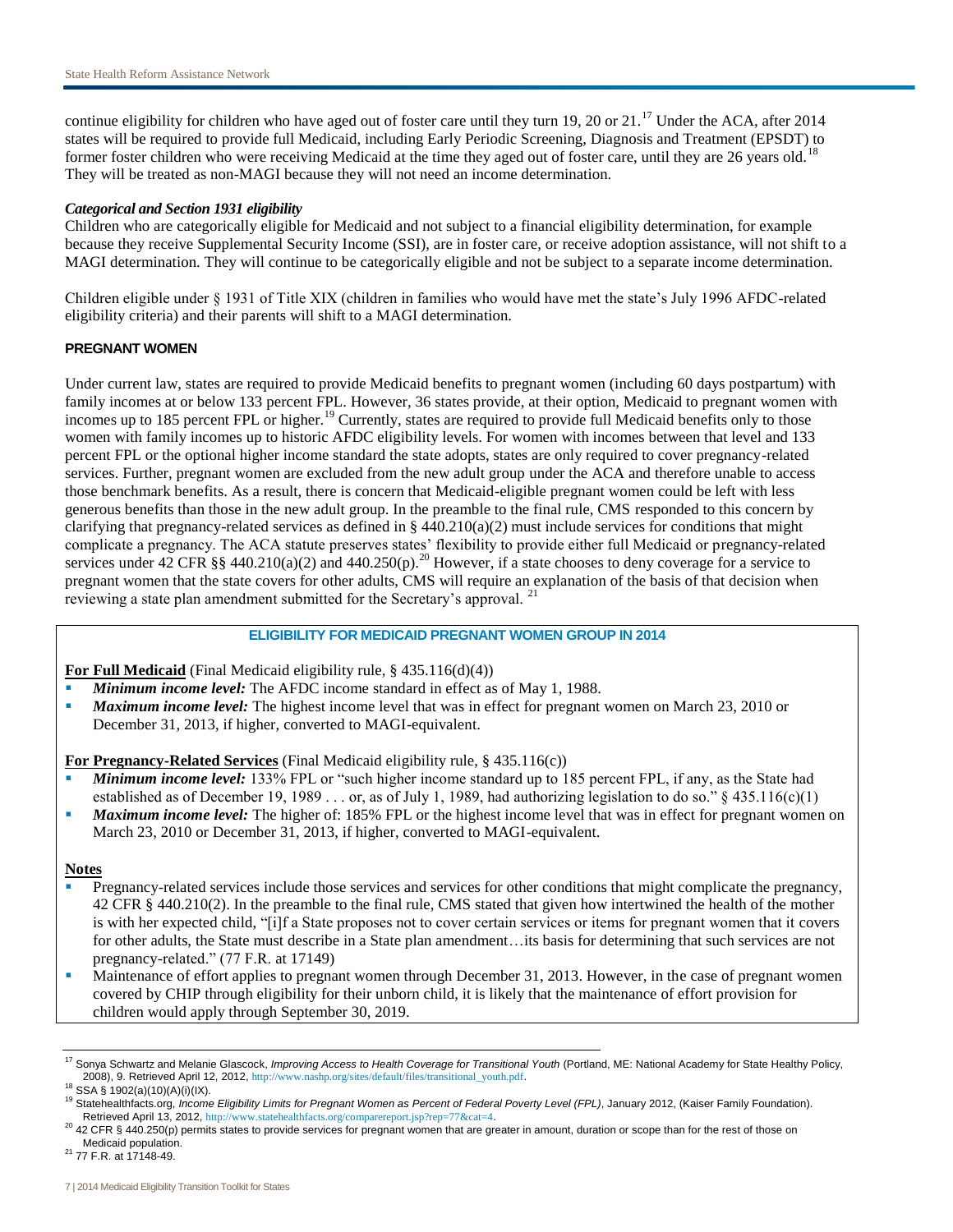## **Transitional Considerations for Pregnant Women:**

#### *Flexibility to increase eligibility income limit*

States may establish higher Medicaid eligibility levels for pregnant women for either full Medicaid services or for pregnancyrelated services by obtaining a state plan amendment (SPA) before December 31, 2013 that increases disregards for the household. This expansion would be financed at the state's regular FMAP rate.

### *Coverage for pregnant women under CHIP*

States that provided coverage on March 23, 2010 for some pregnant women through the CHIP program's "unborn child" option would likely be required to continue that option until September 30, 2019 under the maintenance of effort requirement. States that do not provide CHIP coverage for pregnant women will continue to have that option for the future.<sup>22</sup>

### *Impact on other eligibility groups*

The income standard a state chooses for pregnant women will affect other eligibility groups. The highest income level for the pregnant women group also sets the income eligibility standard for the family planning services option. In addition, the level established for the pregnant women group will also affect the number of newborns that will be covered for their first 12 months, although most infants born to eligible pregnant women would likely be covered under the state's Medicaid or CHIP programs in any event.

### **Decision Points:**

## *Determine how to count pregnant women in household composition*

When determining eligibility for a pregnant woman, a state must count the pregnant woman plus her expected child(ren) in determining the household size. By contrast, when determining eligibility for a person in the pregnant woman's household, a state has the option to count the pregnant woman as either one person, two people, or herself plus the number of children she is expected to deliver. This was clarified in the final rule at § 435.603(b).

### *Determine new eligibility standards and benefit packages for pregnant women*

While states are required to establish eligibility for full Medicaid benefits for pregnant women below the historic AFDC level, states will want to consider coverage and benefit options for pregnant women with incomes above that limit. In considering the seven options below, note that Essential Health Benefits have been defined to include maternity and newborn care, and thus these benefits would be included in all of the options.<sup>23</sup>

These options would likely be used in some combination based on a state's circumstances and policy decisions.

- 1. **Full Medicaid benefits.** States have the option to provide full Medicaid benefits to pregnant women up to any statedefined limit by disregarding blocks of income. If a state wishes to increase the income standard for full Medicaid benefits for pregnant women, it may have to do so with a state plan amendment before December 31, 2013, after which it will no longer be able to implement disregards of income.
- 2. **Pregnancy-related benefits.** States may offer pregnancy-related services to pregnant women in the pregnant women group with incomes up to a level higher than the full Medicaid income limit. In this case, the state would need to specify the income limits for both levels of benefits. As with increasing the income limit for full Medicaid benefits, if a state wishes to increase the income standard for pregnancy-related Medicaid benefits, it would likely have to do so with a state plan amendment before December 31, 2013.
- 3. **Optional Medicaid group.** States may include pregnant women in the new optional Medicaid group for those with incomes above 133 percent FPL.
- 4. **Basic Health Program.** States may include pregnant women in the state's Basic Health Program (BHP), if any, for those with incomes up to 200 percent FPL.
- 5. **Subsidized exchange coverage.** Pregnant women with incomes above Medicaid (or BHP) levels could be left to access the exchange to purchase private coverage subsidized by the appropriate APTC/CSR.
- 6. **Medically needy program.** States may maintain a Medicaid medically needy program for pregnant women who are ineligible for Medicaid and unable to afford other coverage; this program would use non-MAGI income methodology.
- 7. **CHIP coverage option for pregnant women.** States may cover through CHIP the unborn child of pregnant women who are not eligible for Medicaid due to non-financial criteria.

 $^{22}$  For more information on this option, see, J. Garner, State Health Official Letter, SHO # 09-006 (Center for Medicaid and State Operations, May 11, 2009). Retrieved April 9, 2012 from <http://downloads.cms.gov/cmsgov/archived-downloads/SMDL/downloads/SHO051109.pdf>.

<sup>23</sup> Center for Consumer Information and Insurance Oversight, *Essential Health Benefits Bulletin,* (December 16, 2011). Retrieved March 22, 2012 from [http://cciio.cms.gov/resources/files/Files2/12162011/essential\\_health\\_benefits\\_bulletin.pdf](http://cciio.cms.gov/resources/files/Files2/12162011/essential_health_benefits_bulletin.pdf).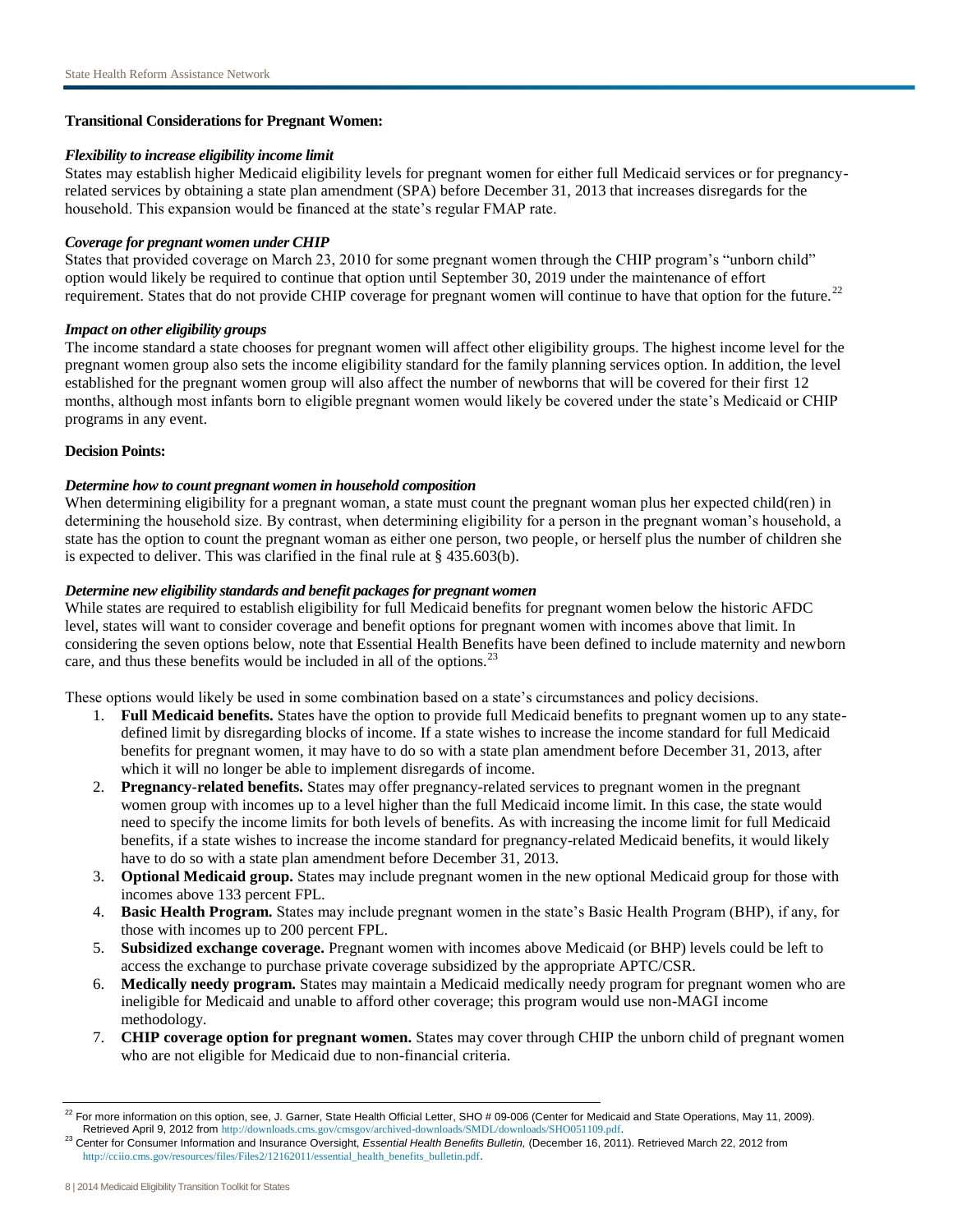The above options would combine for pregnant women. For example, a state might provide full Medicaid for pregnant women up to 200 percent FPL, then provide pregnancy-related coverage through the pregnant women group for those who have incomes up to a higher state-defined level. Alternatively, a state that adopts the BHP, might provide full Medicaid for pregnant women with incomes at or below 133 percent FPL and the BHP for those with incomes up to 200 percent FPL. In this scenario, the APTC/CSR would be available to eligible women above 200 percent. While there are many options in structuring benefits for pregnant women, in any scenario a medically needy program could be available for women who are unable to afford employer-sponsored insurance or insurance through the exchange. Likewise, the CHIP option could be available for those pregnant women who do not meet the non-financial criteria for Medicaid.

## **PARENTS AND CARETAKER RELATIVES**

The new parent and caretaker relative group will serve individuals that states currently cover as § 1931 parents and caretaker relatives (parents and caretaker relatives in families who would have met the state's July 1996 AFDC-related eligibility criteria). Other parents and caretaker relatives with incomes above current § 1931 limits but below 133 percent FPL will go into the adult group. In addition, the ACA retains the existing law on the Transitional Medical Assistance (TMA) and medically needy programs which are discussed at greater length below.

Currently, states must provide full Medicaid to parents and caretaker relatives with household incomes up to the 1996 AFDC income eligibility levels; the ACA does not change this requirement. States also have had the option to disregard blocks of income under both § 1931 and § 1902 $(r)(2)$  of Title XIX in order to provide Medicaid to parents and caretakers at higher income levels. Presently, states vary widely on the extent to which Medicaid covers parents and caretaker relatives. Although 12 states currently provide Medicaid coverage to parents and caretaker relatives in households with incomes above 133 percent FPL, 15 states limit eligibility to below 100 percent FPL, and seven of these have limits below 50 percent FPL.<sup>24</sup>

Although the ACA will result in many parents and caretaker relatives with incomes under 133 percent FPL receiving Medicaid coverage for the first time, these individuals will be covered in the adult group, and states will have the option to provide a benchmark benefit package rather than full Medicaid. Other parent and caretaker relatives that states currently cover, such as those covered under an § 1115 waiver program, will also go into the adult group. The adult group is discussed in detail in the next section.

Current federal law requires states to provide TMA to parents, caretakers and their children for at least 6 months after eligibility for Medicaid under § 1931 is lost due to an increase in earnings or loss of disregards. States have the option of extending TMA for an additional 6 months for those with incomes below 185 percent FPL. The current authorization for this six or 12 month extension expires December 31, 2012, and its future is unclear. Even if allowed to expire, a permanent transitional Medicaid provision would remain, providing four months of transitional Medicaid for those who lose eligibility due to increased child or spousal support or due to increased earnings.<sup>25</sup> Further considerations regarding TMA are discussed below.

Finally, the ACA left intact current law that parents and caretaker relatives who are over-income for Medicaid may still become eligible under the optional medically needy program if they have high medical bills and "spend down" to a protected income level. The final rule made it clear that participation in the medically needy program does not disqualify an individual from enrolling in an optional Medicaid program, should the state create one.<sup>26</sup> States should also note that medically needy groups will continue to use a non-MAGI income methodology.

<sup>&</sup>lt;sup>24</sup> Statehealthfacts.org, Income Eligibility Limits for Working Adults at Application as a Percent of the Federal Poverty Level (FPL) by scope of Benefit Package, January 2012 (Kaiser Family Foundation). Retrieved March 19, 2012, <http://www.statehealthfacts.org/comparereport.jsp?rep=54&cat=4>.

 $^{25}$  SSA § 1902(e) provides for the four months of transitional Medicaid; whereas § 1925, the authorization for which is set to expire, provides for the 6 to 12 months of TMA.

 $26$  See preamble to final Medicaid eligibility rule, 77 F.R. at 17147.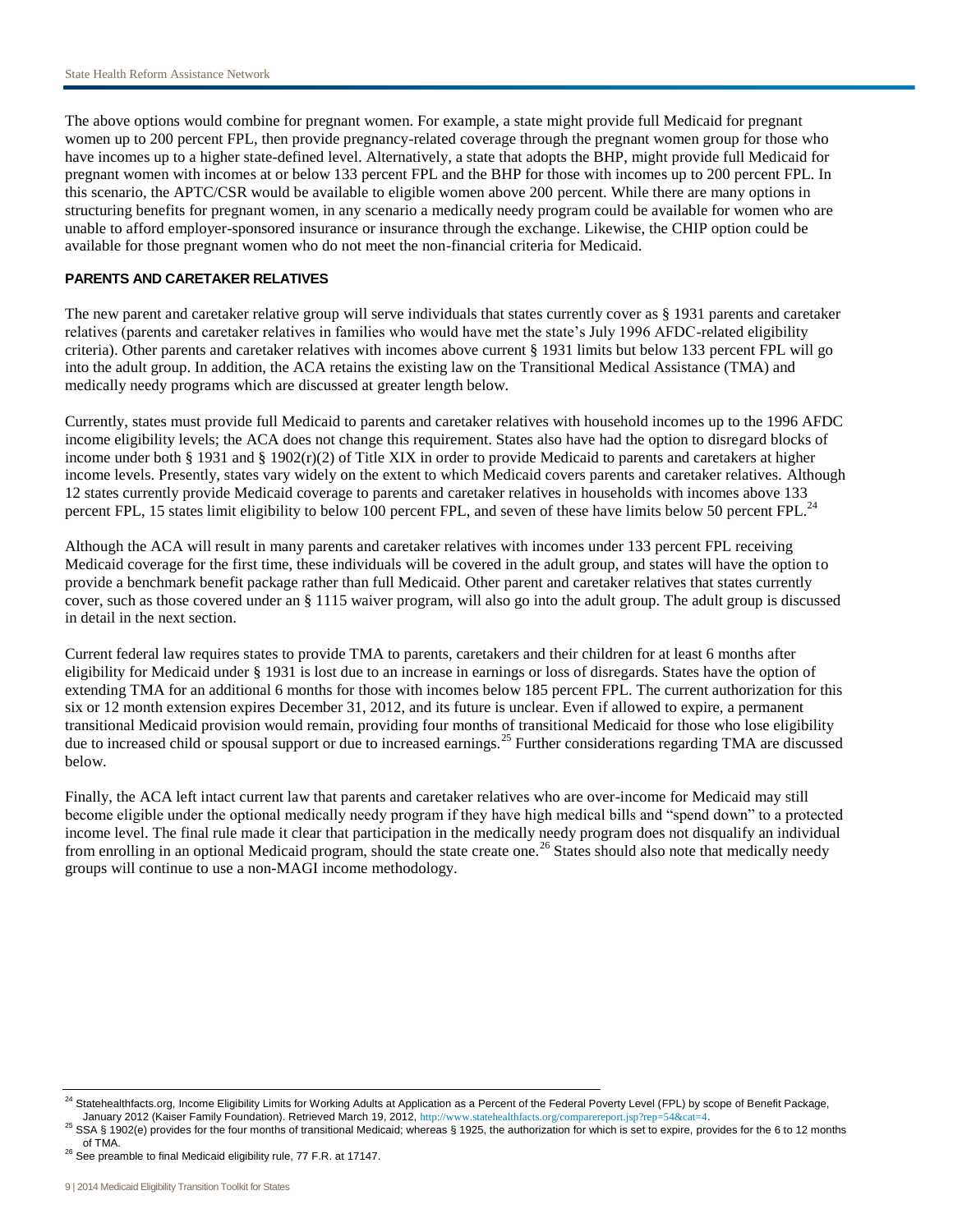# **ELIGIBILITY FOR MEDICAID PARENT AND CARETAKER RELATIVES GROUP IN 2014** (Final Medicaid eligibility rule, § 435.110(c))

- *Minimum income level:* The AFDC income standard in effect as of May 1, 1988.
- *Maximum income level:* The highest of:
	- The income level (taking into account disregards) that was in effect for § 1931 families on March 23, 2010 or December 31, 2013, if higher, converted to a MAGI equivalent standard, or
	- The state's July 16, 1996 AFDC income standard increased by no more than the percentage increase in the Consumer Price Index for all urban consumers between July 16, 1996 and the effective date of such increase.

## **Notes**

 Parents or caretaker relatives above the income level established in the state according to the rules above but at or below 133% FPL will qualify for the new adult group and count toward the state's enhanced FMAP if they are newly eligible. States may also provide Medicaid to those above 133% FPL (or above the state standard, if higher than 133% FPL) by including them in the Optional Medicaid group described in the Medicaid eligibility rule at § 435.218.

# **Transitional Considerations for Parents and Caretaker Relatives:**

# *Medicaid eligibility for adults at or below 133 Percent FPL*

Parents and caretaker relatives with incomes below 133 percent FPL but above the maximum limit of the parent and caretaker relative group will be eligible for Medicaid in the new adult group. Those that are "newly eligible" would be part of the calculation in determining the enhanced FMAP the state will receive for those who are newly eligible.

# *Transitional Medical Assistance (TMA)*

CMS has indicated it will address TMA in future guidance. Current reauthorization for TMA (which was included in the recent payroll tax cut bill) is scheduled to sunset December 31, 2012. The distinction between TMA and other coverage in 2014 could affect the benefits families receive, because states must offer full Medicaid benefits under TMA but may opt for lesser benchmark benefits under other categories, such as the adult group.

States should also consider that fewer people may be eligible for TMA after 2014, because the ACA's new MAGI income calculation excludes child support payments from being counted as income and disallows the use of earned income disregards. As a result, no TMA would be associated with these factors after January 1, 2014. Given these circumstances and the fact that TMA has not yet been addressed by CMS, it remains unclear how TMA eligibility will play out in a post-2014 eligibility environment.

## *Caretaker relatives age 65 and over*

The final rule clarified that the exemption from MAGI for those age 65 and over applies only when age is a condition of eligibility. This means that states must use MAGI in determining eligibility for caretaker relatives age 65 and over if they are eligible as a caretaker relative. This avoids having to use the old AFDC methodology for this small subset of people. If the person later becomes ineligible as a caretaker, eligibility would then be reconsidered under age-based eligibility methodology.<sup>27</sup>

## **Decision Points:**

## *Determine the definition of caretaker relative*

The final Medicaid rule at § 435.4 specifies the degree of relation to the child that defines the caretaker relative, and provides states the option of including additional relatives, the domestic partner of the parent or caretaker relative, or other adults taking primary responsibility for the child. States may want to consider revisiting current definitions of caretaker relatives for Medicaid to promote consistency with other laws relating to private insurance coverage or to promote other policies, including supporting extended family members who raise children, marriage equity, or other goals.

# *Decide whether to eliminate "deprivation" standard in the definition of dependent child*

Any state that has not already eliminated the requirement that eligible parents be taking care of children deprived of parental support or care due to unemployment, incapacity, death or continued absence, may wish to consider doing so. Under current law, state Medicaid programs may require that children meet this deprivation standard if their parents are to be determined

<sup>&</sup>lt;sup>27</sup> Final Medicaid eligibility rule, § 435.603(j); see also the preamble to the final Medicaid eligibility rule, 77 F.R. at 17157-58.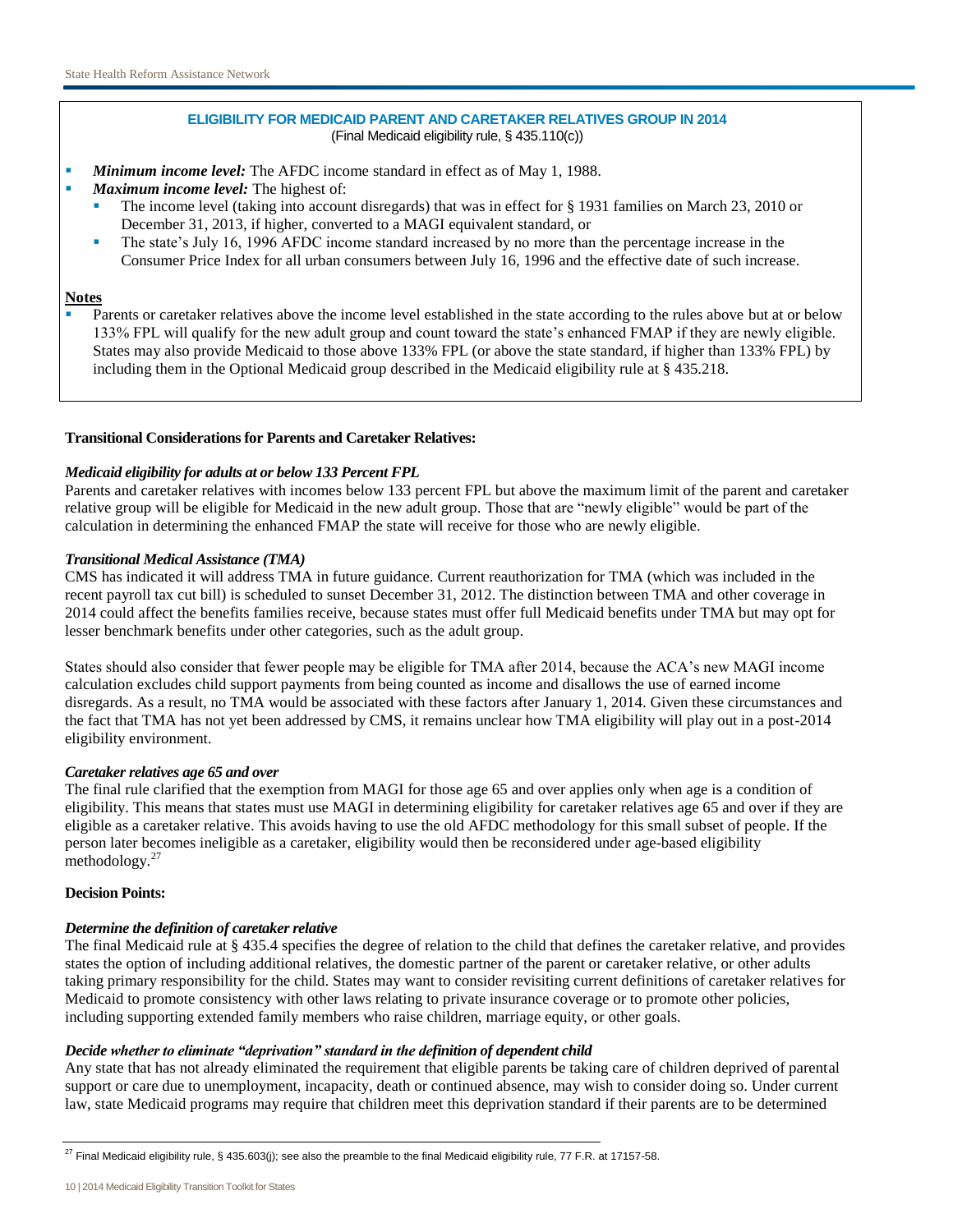eligible for coverage. In those states, a determination that a child is not deprived of parental support or care may prevent a parent from being eligible for Medicaid entirely. Under the ACA in 2014, whether or not a parent meets the deprivation standard may only impact whether the parent falls in the parent group or the adult group. This raises the question whether the administrative burden to states of determining deprivation outweighs the benefit. Both CMS and states will want to consider the FMAP consequences of eliminating the deprivation requirement, where the parents could be newly eligible, but technically fall in the parent's group. States will also want to account for the potentially different benefit package in the parent group compared to the adult group.

## *Determine coverage options for parents and caretaker relatives above 133 Percent FPL*

Parents and caretaker relatives will be required to enroll their children and themselves into some form of minimum essential coverage, unless they are otherwise exempt from that requirement. States could consider the same options for this group as for other adults above 133 percent FPL, as discussed in the next section.

# **OTHER ADULTS**

Under current law, other adults under 65 might receive Medicaid benefits through various pathways: under a § 1115 waiver, a family planning waiver or option, the breast and cervical cancer program, or the option to provide limited benefits to people with tuberculosis.

In 2011, using § 1115 waivers, eight states provided full Medicaid benefits to childless adults, and 17 states provided more limited benefits to childless adults. However, in six of the latter states, enrollment was closed.<sup>2</sup>

As of March 1, 2012, 22 states provide family planning services under a § 1115 waiver and seven states provide family planning services through a state plan amendment using the new option under § 2303 of the ACA. Nineteen states cover family planning services for individuals under age 19, and 13 states provide family planning services to men as well as women.<sup>29</sup> Family planning services and supplies are covered at a 90 percent FMAP rate.<sup>30</sup>

All 50 states provide Medicaid under the Breast and Cervical Cancer program.<sup>31</sup> Under this program, people without insurance who are screened for breast and cervical cancer through a CDC-funded program and who require treatment are eligible for Medicaid. CDC-funded screening is limited to women at or below 250 percent FPL. CDC screens women ages 18 to 64 for cervical cancer and ages 40 to 64 for breast cancer.

States also have the option to enroll people infected with tuberculosis in Medicaid using the same income and resource standards as for people with disabilities. CMS recently issued a bulletin encouraging states to adopt this option.<sup>32</sup>

# **MEDICAID ELIGIBILITY FOR ADULT GROUP IN 2014**

- *Minimum income level:* 133% FPL. (Final Medicaid eligibility rule, § 435.119)
- *Maximum income level (Optional Medicaid group):* Established by state. (Final Medicaid eligibility rule, § 435.218(b)(iv))
- *Maximum income level (Family Planning option):* No higher than for pregnant women. (SSA § 1902(ii))
- *Maximum income level (Breast and Cervical Cancer Program):* 250% FPL set by CDC for screening; no income determination needed by Medicaid. (SSA § 1902(aa))

#### **Note**

 Maintenance of effort applies through December 31, 2013. There is an exception to maintenance of effort if the state certifies a budget deficit for non-pregnant, non-disabled adults with incomes above 133% FPL.

<sup>&</sup>lt;sup>28</sup> M. Heberlain, T. Brooks, J. Guyer, S. Artiga, and J. Stephens, Performing Under Pressure: Annual Findings of a 50-State Survey of Eligibility, Enrollment, Renewal, and Cost-Sharing Policies in Medicaid and CHIP, 12 (Kaiser Commission on Medicaid and the Uninsured, January 2012).

<sup>29</sup> Guttmacher Institute, *Medicaid Family Planning Eligibility Expansions*, (as of March 1, 2012). Retrieved March 20, 2012 from [http://www.guttmacher.org/statecenter/spibs/spib\\_SMFPE.pdf](http://www.guttmacher.org/statecenter/spibs/spib_SMFPE.pdf).

<sup>30</sup> See C. Mann, "Family Planning Services Option and New Benefit Rules for Benchmark Plans," *State Health Official Letter*, July 2, 2010.

<sup>31</sup> Statehealthfacts.org, *Medicaid Breast and Cervical Cancer Treatment Coverage Expansions, 2002*, (Kaiser Family Foundation). Retrieved April 30, 2012, <http://www.statehealthfacts.org/comparetable.jsp?ind=457&cat=10&sub=109>.

<sup>32</sup> C. Mann, "State Option to Enroll Tuberculosis (TB) Infected Individuals into the Medicaid Program," *CMCS Informational Bulletin* (June 16, 2011).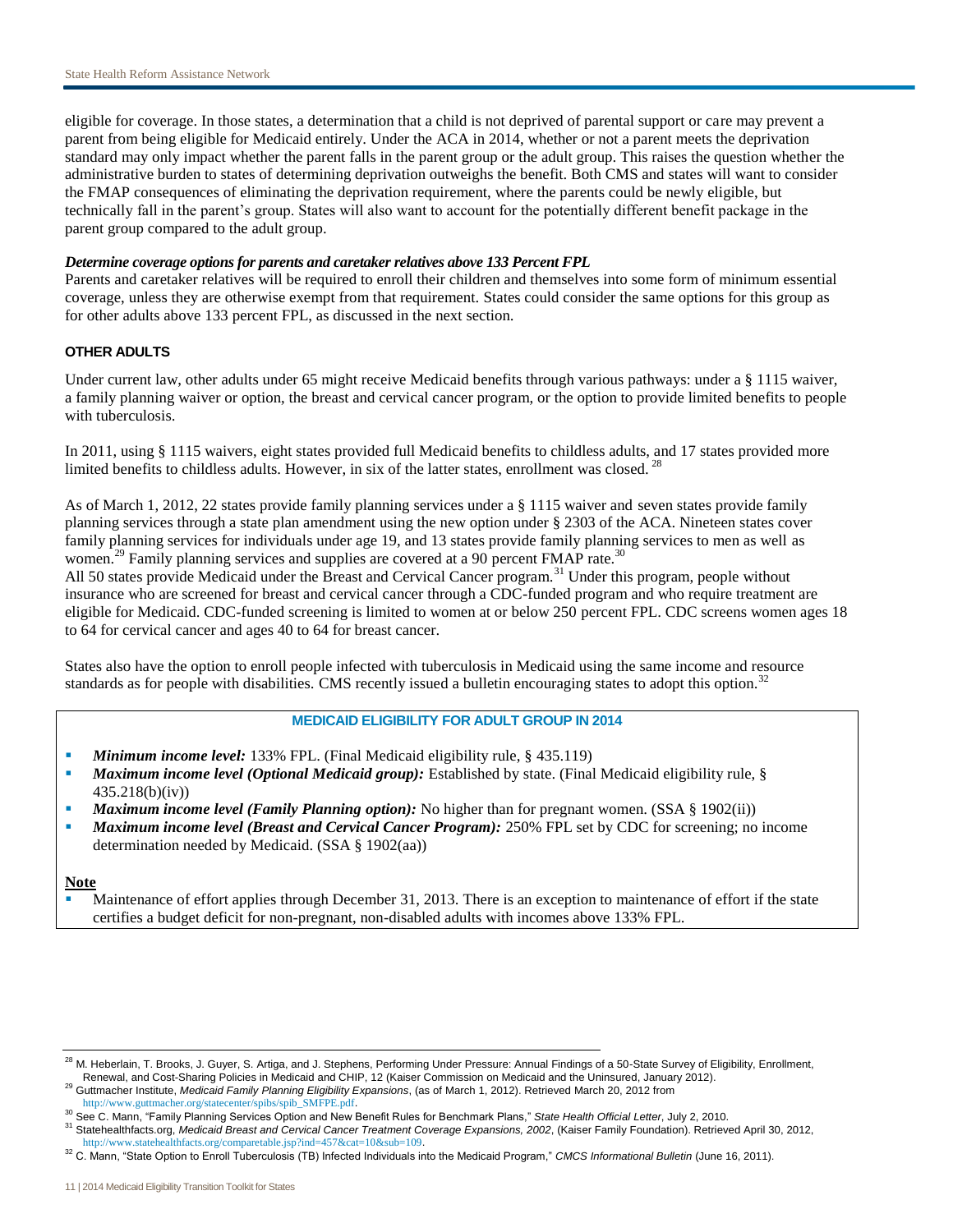## **Transitional Considerations for Adults:**

#### *Adult eligibility and enhanced FMAP*

Adults under 65 who are not pregnant, not eligible under another mandatory eligibility group, not eligible for Medicare, and have household incomes at or below 133 percent FPL will be eligible for at least benchmark coverage in Medicaid in the new adult group.<sup>33</sup> Under the ACA, states will receive an enhanced FMAP of 100 percent through 2016, then phasing down to 90 percent in 2020, for newly eligible individuals in the adult group. "Newly eligible" refers to those individuals who would not have been eligible for at least benchmark Medicaid under state standards in effect on December 1, 2009. The adult group will include childless adults, parents not eligible in the parent group, and, in some instances, people with disabilities. People with disabilities who have indicated on an application or otherwise requested inclusion in a non-MAGI category must be enrolled promptly and may be placed in the adult group until they have been evaluated for the non-MAGI category and shifted to that group if eligible. $34$ 

## *The standard for "newly eligible" and enhanced FMAP*

CMS has deferred issuing a final rule on how it will calculate FMAP for the "newly eligible" in 2014 as it awaits the results of a study on converting to MAGI involving researchers and 10 participating states. Some have been uncertain because of language (now withdrawn) from the proposed rule about whether the calculation will include an enhanced FMAP for adult populations who are currently eligible for a limited Medicaid benefit in their states, but will be eligible in the new adult group in 2014. In general, the ACA is clear that states should consider as newly eligible in 2014 those in the adult group who would not have been eligible for at least benchmark or "benchmark equivalent" coverage in Medicaid using state eligibility standards in effect on December 1, 2009.<sup>35</sup> Benchmark benefits must include at least the 10 benefit categories listed as Essential Health Benefits under 1302(b)(1) of the ACA, including (1) ambulatory patient services, (2) emergency services, (3) hospitalization, (4) maternity and newborn care, (5) mental health and substance use disorder services, including behavioral health treatment, (6) prescription drugs, (7) rehabilitative and habilitative services and devices, (8) laboratory services, (9) preventative and wellness services and chronic disease management, and (10) pediatric services, including oral and vision care.<sup>36</sup> Thus, adults who would have been eligible for only family planning services or for a limited benefit under a waiver that does not include essential health benefits should be included in enhanced FMAP calculations.

#### *Implications for the breast and cervical cancer program*

People without insurance screened for breast and cervical cancer through a CDC-funded program and who require treatment are eligible for Medicaid at state option. As of 2002, 50 states had opted to provide a Breast and Cervical Cancer Program (BCCP), and 23 states allowed screening by both CDC and non-CDC providers.<sup>37</sup> Applicants for coverage with incomes at or below 133 percent FPL who might otherwise fall in this category will be eligible for the adult group. The availability of new adult Medicaid and other insurance options for higher-income adults will likely reduce the enrollment in the BCCP. Those who are eligible for both the adult group and the BCCP because they need treatment should be informed of the differences in benefits (if any) between the 2 eligibility categories so that they are able to access the treatment needed.<sup>38</sup> In addition, the BCCP would remain important for those who are found to need treatment after a screening but who, even after 2014, remain uninsured.

## **Decision Points:**

## *Determine future of adults now covered at or below 133 Percent FPL*

States that currently have a § 1115 waiver or a fully state-funded program to cover adults not otherwise eligible for Medicaid with incomes at or below 133 percent FPL will need to make decisions about the transition of these adults in 2014 to the adult group. As indicated above, if individuals were eligible for at least benchmark coverage on December 1, 2009 in Medicaid, they will not count as newly eligible for the purpose of calculating the enhanced FMAP.<sup>39</sup> However, if the state's

<sup>33</sup> SSA § 1902(a)(10)(A)(i)(VIII).

<sup>&</sup>lt;sup>34</sup> The process of determining eligibility category for an individual who is eligible under MAGI and may also be eligible under another non-MAGI category is set out in the final Medicaid rule at § 435.911 and discussed in the preamble at 77 F.R. at 17166 – 17170.

<sup>35</sup> SSA §§ 1902(a)(10)(A)(i)(VIII), 1905(y)).

<sup>36</sup> ACA § 1302. See generally, Center for Consumer Information and Insurance Oversight, *Essential Health Benefits Bulletin*, (December 16, 2011). <sup>37</sup> Statehealthfacts.org, *Medicaid Breast and Cervical Cancer Treatment Coverage Expansions, 2002* (Kaiser

Family Foundation). Retrieved April 27, 2012, <http://statehealthfacts.org/comparetable.jsp?ind=457&cat=10>.

<sup>&</sup>lt;sup>38</sup> Final Medicaid Rule, §435.905. See also, the preamble to the Final Medicaid Rule, 77 F.R. at 17167, indicating that information provided must be sufficient to allow applicants and beneficiaries to make an informed decision.

<sup>&</sup>lt;sup>39</sup> If the state has been providing coverage to all adults, statewide, with incomes up to 100% of the poverty level, the state may be considered an "expansion state" and subject to a different FMAP scenario that transitions them to enhanced FMAP for childless adults. Expansion states include Arizona, Delaware, Hawaii, Maine, Massachusetts, New York, and Vermont. R.R. Bovbjerg, B.A. Ormond, and V. Chen*, State Budgets under Federal Health Reform: The Extent and Causes of Variations in Estimated Impacts*, ii (Kaiser Commission on Medicaid and the Uninsured, February 2011) (Maine's status may be unclear due to the state's limited benefit package.)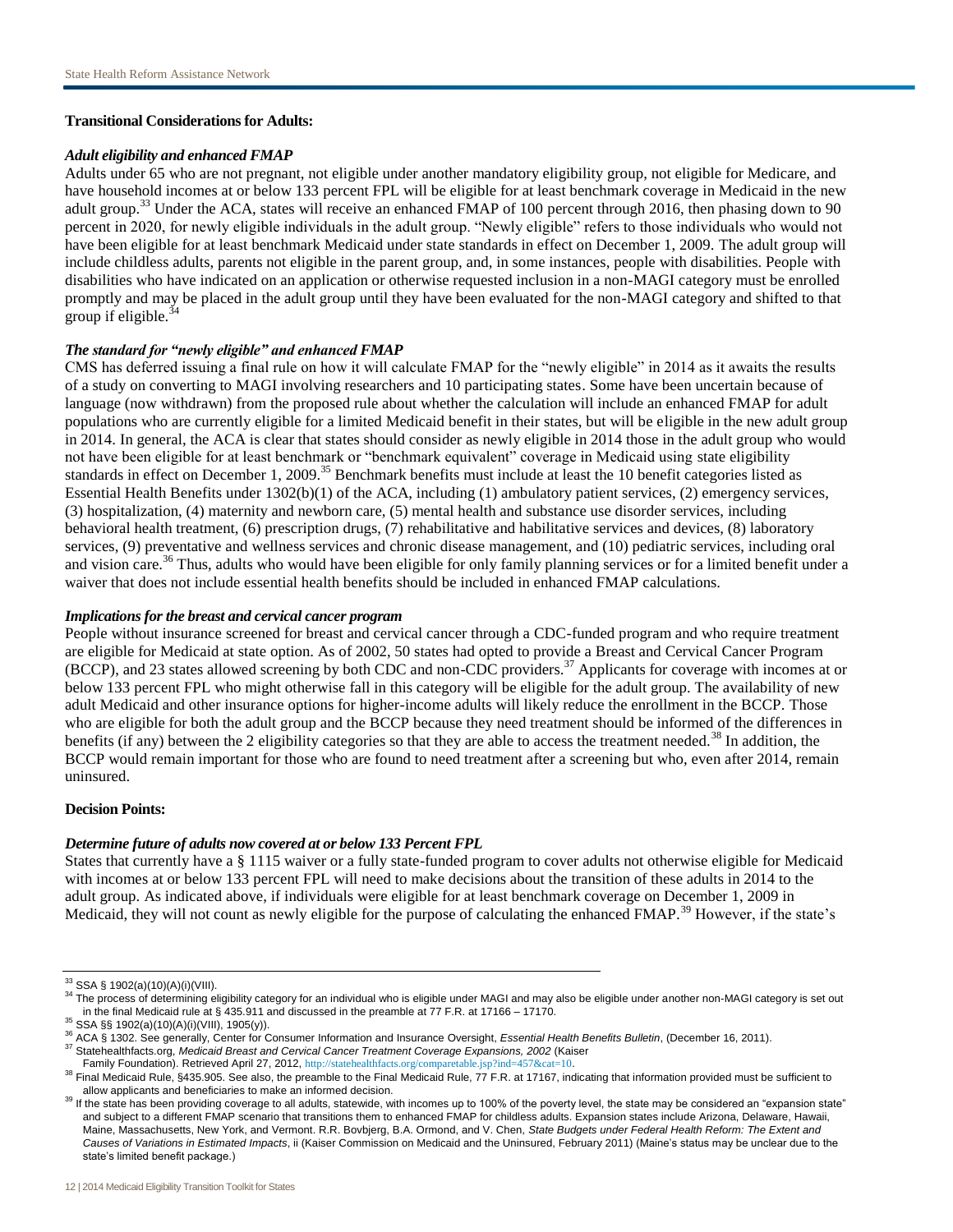waiver program offered a more limited benefit to adults under 133 percent FPL, or if these adults were covered by a wholly state-funded program, they would count as eligible for the 100 percent match in 2014.

States with state-funded programs covering particular groups will need to carefully compare the eligibility requirements of the new adult group to that of their state program and determine who will remain ineligible for Medicaid coverage in 2014. These states may want to restructure the state program to maximize Medicaid coverage in the adult group (thereby maximizing the federal matching funds received) while not inadvertently causing people in the state-funded program who are ineligible for Medicaid to lose coverage.

States covering adults with a § 1115 waiver may want to consider amending or renewing their waiver in a manner that would allow the state to shift this group of enrollees to the adult group using the MAGI methodology before 2014. This could allow the state to test systems on a smaller, identified group that is already known to the state. In addition, having this population properly in place in advance of 2014 will allow the state to focus on transitioning other groups and serving new applicants. CMS has indicated it would look favorably upon § 1115 waivers that would convert the methodology to MAGI before  $2014.<sup>40</sup>$ 

# *Determine options for covering adults above 133 percent FPL*

States have a number of options for covering adults with incomes greater than 133 percent FPL, including:

- 1. **Optional expansion coverage group.** States may provide optional Medicaid coverage under SSA §  $1902(a)(10)(A)(ii)(XX)$  for those with income greater than 133 percent FPL. The income eligibility limit would be established by the state, because there is no upper limit imposed by law.<sup>41</sup> The FMAP for this coverage would be the state's regular FMAP.
- 2. **Basic Health Program.** States may create and operate a BHP to provide at least essential health benefits to those with incomes between 133 percent and 200 percent FPL. Federal funding would be approximately 95 percent of the value of premium tax credits and reduced cost sharing that would have been available to those individuals in the exchange.
- 3. **No formal coverage option.** Rather than establishing a state alternative, states may leave adults to purchase health insurance through their employer or through the exchange if they are able.

## *Determine structure of family planning waiver or option*

States covering family planning services through either a waiver or state plan amendment may want to consider restructuring eligibility. Individuals now receiving these services with incomes at or below 133 percent FPL will be eligible under the new adult group in 2014. This may allow states to consider increasing the income eligibility standard or expanding the benefits available under a family planning waiver or option for those who remain uninsured after 2014. States will also want to decide whether to continue or renew their waiver or convert to the family planning option under the ACA. The option permits states to use the same income methodology for the family planning option as it uses for pregnant women, including counting the woman as two people in determining household size. Eligibility for the family planning option may not exceed the income level the state has established for pregnant women. Under the option, states may not restrict eligibility based on age or gender, although in practice some services may be limited based on medical necessity. Presumptive eligibility is also available for this group. If a state chooses to continue its family planning waiver, CMS has indicated that cost neutrality may need amendment and renegotiation.<sup>42</sup>

## **ADDITIONAL CONSIDERATIONS**

In addition to the issues discussed in this brief, states will consider many other factors in preparing for the transition to 2014. This memo does not purport to consider them all, and most notably, does not address the changes in FMAP methodology or changes in income and household composition rules that apply under MAGI. However a few additional matters that policy makers and administrators might consider in transitioning MAGI-related eligibility groups to 2014 are highlighted below.

## **Express Lane Eligibility as a Tool for Simplifying the Transition**

Express Lane Eligibility (ELE) permits states to borrow the eligibility determination of another designated "Express Lane" agency to determine eligibility for Medicaid and CHIP for children.<sup>43</sup> Under the ACA, states are exempt from using the

<sup>40</sup> See, e.g., CMS's comment in the Medicaid NPRM, 76 F.R. at 51155.

<sup>41</sup> See the final Medicaid rule, § 435.218.

<sup>42</sup> CMS, State Health Official Letter, SMDL 10-013, 5. (July 2, 2010). Retrieved April 20, 2012, [http://downloads.cms.gov/cmsgov/archived](http://downloads.cms.gov/cmsgov/archived-downloads/SMDL/downloads/SMD10013.pdf)[downloads/SMDL/downloads/SMD10013.pdf](http://downloads.cms.gov/cmsgov/archived-downloads/SMDL/downloads/SMD10013.pdf). This letter also provides a good description of which services are eligible for the 90% match for family planning

services.

<sup>&</sup>lt;sup>43</sup> SSA § 1902(e)(13) provides the authority for ELE. SSA § 1902(e)(14)(D)(ii) exempts those found eligible through ELE from the MAGI-related eligibility determination. State Health Official Letter # 10-003 (February 4, 2010) provides states guidance on implementation of ELE. Many resources on ELE and "e-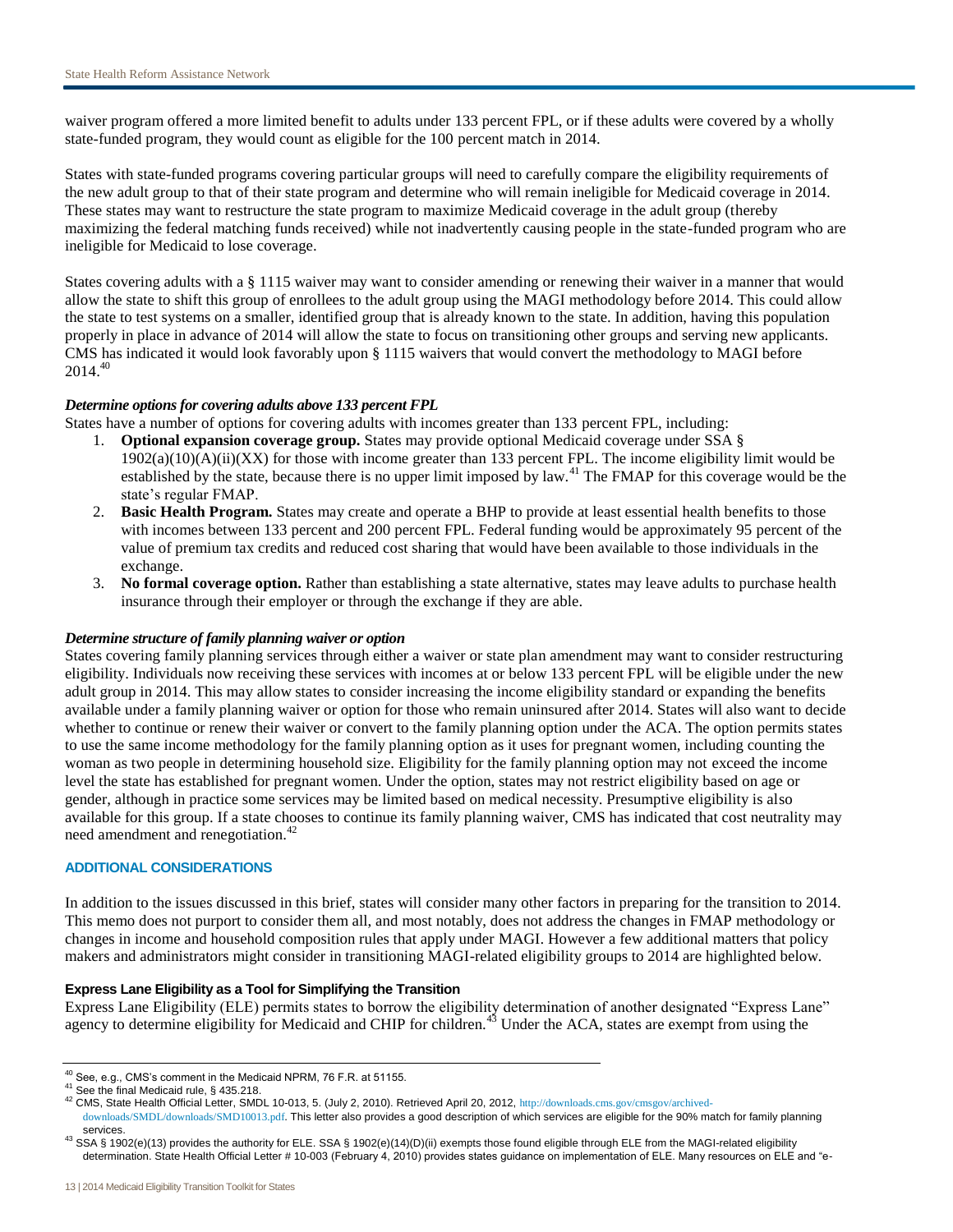MAGI methodology for individuals determined eligible through the ELE methodology. Thus states may use a trusted determination, such as SNAP eligibility, as a proxy for a Medicaid determination to quickly and simply enroll people in 2014. Although authorization for ELE appears to expire on September 30, 2013, there are indications it may continue to be an option for states into the future for children and adults. First, the statutory reference to ELE as an exception to MAGI implies an intent that ELE programs will remain in effect in 2014 and beyond. Second, CMS indicated in the preamble to the final Medicaid eligibility rule openness to receiving § 1115 waivers to permit ELE for adults. CMS has recently granted one such waiver to Massachusetts to use ELE for renewing eligibility of parents as well as children.<sup>44</sup>

Some states, like Alabama and South Carolina, are currently implementing ELE for renewals. Louisiana has had positive experiences with automated enrollment of children using ELE. Other states, like New York, are proposing to allow Medicaid and CHIP agencies to be considered ELE agencies and plan to borrow income determination findings from either program to smooth transitions in coverage from one program to another when eligibility status changes. When considering ELE, states will want to think through a full range of policy options to determine the best choice given the state's unique policy goals and circumstances. A review of available enrollment data, identifying those in the potential Express Lane program who, although likely eligible, are not enrolled in Medicaid, should be a part of states' cost-benefit analysis in assessing ELE as an option. Even if applied to children only, ELE promises to make the application, eligibility, renewal and enrollment process easier for families with children and reduce the ongoing workload of eligibility workers.

#### **Relationship to Other Programs**

Aside from ELE, states are discussing using SNAP and other human service program information to expeditiously enroll many people into Medicaid. Many states today use multi-benefit applications so that a person who initially approached the agency for SNAP could apply for TANF and Medicaid with the same application. The preamble to the final Medicaid eligibility regulations makes it clear that multi-benefit applications remain permissible in 2014, and would have to be approved by the Secretary of HHS pursuant to § 435.907(b)(2) of the Medicaid Eligibility Rule as a state-developed alternative application. CMS stated it would look forward to working with states in developing such applications.<sup>45</sup> Assuring that SNAP and TANF application and renewal forms can also be treated as Medicaid applications may allow for a streamlined process for many newly eligible adults even in states where ELE is not an option. This would reduce the state or exchange's workload associated with enrolling newly eligible adults for January 1, 2014 benefits.

In addition to shared applications, the state's SNAP or other program data will also be an important resource for identifying, informing, and verifying eligibility information for individuals who are likely eligible for Medicaid.

#### **Presumptive Eligibility**

Under current law, a state may allow qualified entities, as defined by the state, to determine presumptive eligibility for children, pregnant women, people needing treatment for breast or cervical cancer and for the family planning waiver program. Presumptive eligibility provides temporary coverage until the person has applied and had his or her eligibility fully determined. Under the ACA, if a state has opted to provide presumptive eligibility for pregnant women or children, it may also choose to provide presumptive eligibility for the new adult group and for families who receive Medicaid under § 1931 of the SSA (the families who would have been eligible under the old AFDC rules).<sup>46</sup> In addition, in 2014 hospitals will be able to elect to determine presumptive eligibility for Medicaid in the same manner presumptive eligibility is implemented today, regardless of whether the state elects presumptive eligibility for any particular population.<sup>47</sup> Presumptive eligibility will be the subject of future CMS guidance. However, it is reasonable to expect that every state will need to have a system for presumptive eligibility in place at least for hospitals. States with presumptive eligibility in place will need to decide how to modify its system and what procedures will be needed to ensure it results in streamlined enrollment of those eligible. States with no presumptive eligibility system in place will need to begin considering how to put it in place for hospitals and watch for future CMS guidance.

enrollment" are available on the website of the Children's Partnership:

[http://www.childrenspartnership.org//AM/Template.cfm?Section=Express\\_Lane\\_Eligibility1&Template=/TaggedPage/TaggedPageDisplay.cfm&TPLID=148&ContentID=12](http://www.childrenspartnership.org/AM/Template.cfm?Section=Express_Lane_Eligibility1&Template=/TaggedPage/TaggedPageDisplay.cfm&TPLID=148&ContentID=12069) [069](http://www.childrenspartnership.org/AM/Template.cfm?Section=Express_Lane_Eligibility1&Template=/TaggedPage/TaggedPageDisplay.cfm&TPLID=148&ContentID=12069). A case study of Louisiana's experience with automatic enrollment and ELE is also available, S. Dorn, I. Hill, and F. Adams, *Louisiana Breaks New Ground: The Nation's First Use of Automatic Enrollment through Express Lane Eligibility,* (Urban Institute, February 2012).

<sup>44</sup> See the suggestion to use an § 1115 waiver for ELE in the preamble to the final Medicaid eligibility rule, 77 F.R. at 17171.

<sup>45</sup> 77 F.R. at 17163.

<sup>46</sup> ACA § 2001(a)(4).

<sup>47</sup> ACA § 2202.